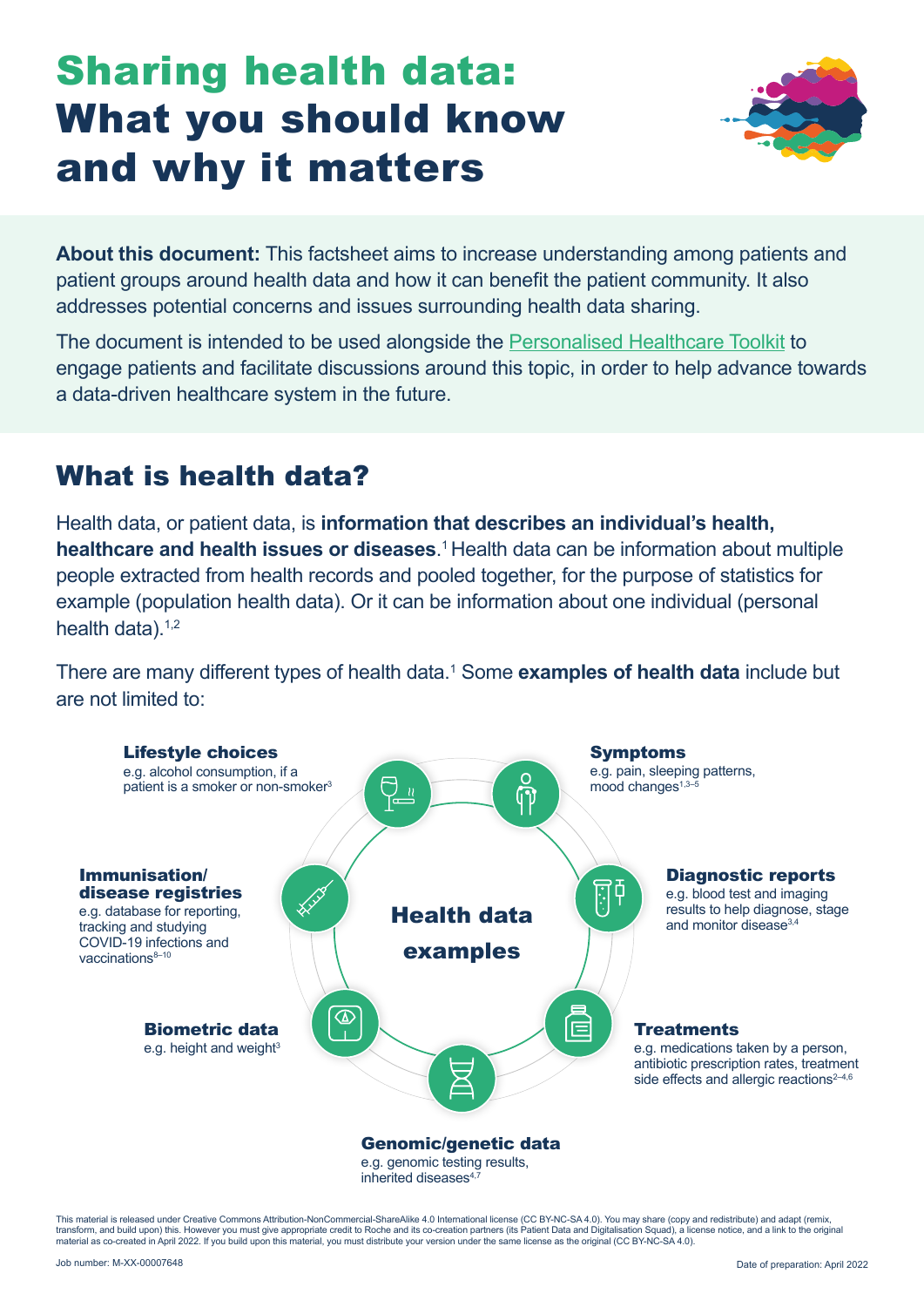There are many ways health data can be collected. Not only when people are being monitored in a medical setting (examination data), but also by the individuals themselves (patient-generated data).<sup>1-4</sup> Some examples of **collection methods** are outlined below.



Information can be created and accessed by healthcare organisations and healthcare professionals (HCPs) when patients receive care.1–3 This includes information collected for:

- electronic health records  $(EHRs)^{1,4}$
- HCP/site-led patient and disease databases or registries (this data can also be accessed by private organisations, such as private research partners, with appropriate consent)<sup>1,3,11</sup>

### **Examination data Examination data Patient-generated data**

Information can be created and accessed by patients and their family members or caregivers.<sup>1</sup> This information can be collected through:

- health surveys and questionnaires<sup>1</sup>
- patient-led patient and disease databases and registries $1,11$
- digital health tools, like prescription and health apps and wearable devices (e.g. smartwatches, fitness trackers)<sup>1</sup>

clinical studies $1-3$ 

## Who can access and use health data?

Health data is personal and private and can only be accessed by those with a legitimate health purpose. For a patient's EHR, this includes people involved in their care, both directly (e.g. HCPs) or indirectly (e.g. health administrators).<sup>1,12–15</sup> The data may also be accessed by the patients themselves or family members.<sup>15</sup> Patient consent must be provided if their health data is shared for reasons other than the original purpose for which it was collected for.<sup>1</sup>

Assuming consent is obtained, some information can be shared to various organisations for different purposes,<sup>16</sup> including but not limited to:

|                                                                                         | <b>Potential uses of health data</b>                                                                                                                                       |                                                                                                                                                        |
|-----------------------------------------------------------------------------------------|----------------------------------------------------------------------------------------------------------------------------------------------------------------------------|--------------------------------------------------------------------------------------------------------------------------------------------------------|
| <b>Patient groups</b>                                                                   | Evaluating services and identifying ways to improve care <sup><math>2,12</math></sup>                                                                                      |                                                                                                                                                        |
| <b>Healthcare providers/</b><br>administrators and<br>public health officials           | Monitoring trends in hospital activity, assessing how care is<br>provided and supporting local service planning <sup>1,2,12</sup>                                          | It is important to<br>note that there are<br>strict controls<br>and legislations<br>on how health<br>data is used by<br>organisations. <sup>1,12</sup> |
| <b>Academic research</b><br><b>institutions</b>                                         | Understanding more about the causes of disease and<br>developing new diagnostic tools and treatments <sup>1,14</sup>                                                       |                                                                                                                                                        |
| <b>Companies</b><br>(e.g. insurance providers,<br>pharmaceutical and tech<br>companies) | Providing care and developing new treatments or digital<br>solutions (smartphone apps and wearables) through<br>partnerships with healthcare organisations <sup>2,16</sup> |                                                                                                                                                        |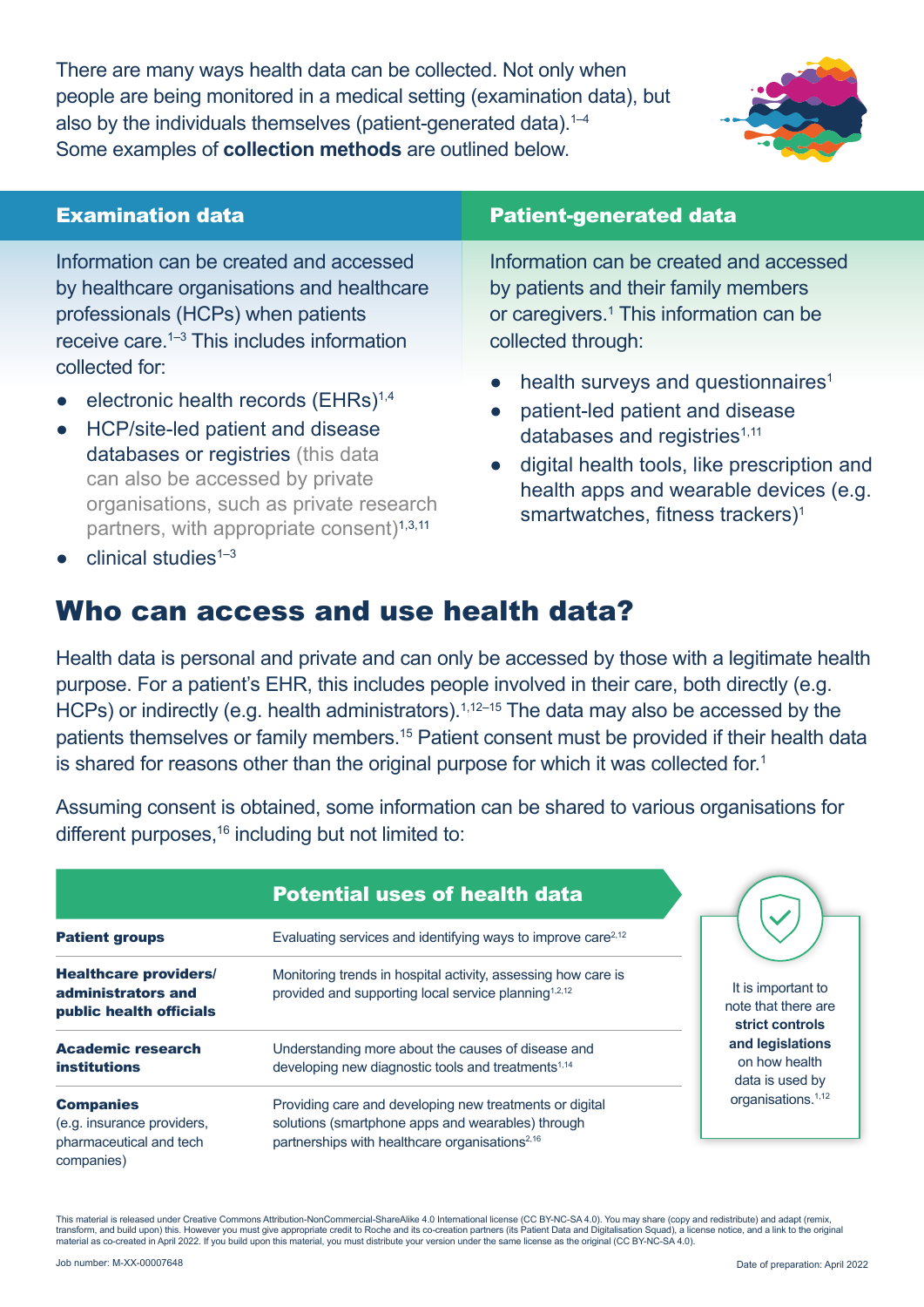## Harnessing the power of data to transform care



Health data has the potential to help improve health and healthcare for everyone.<sup>1</sup> It is vital for:

#### Receiving effective and personalised care

Up-to-date health data can help patients and family members make shared decisions with their care team, to ensure patients receive the most efficient, high quality, safe and personalised care, that is based on their individual needs, preferences and lifestyles.<sup>1,2,17-20</sup>

### Improving healthcare services

Health data from many patients that is linked up and pooled, known as aggregated data, can support health administrators in optimising care pathways and more effectively allocating resources. This can help improve patient experiences, outcomes and quality of life.<sup>1,18,19</sup>

Insights obtained from health data can help meet the growing demands for more effective, less costly and smarter care. They may also help people receive more holistic care and support to suit individual needs – this is called personalised care. Harnessing the power of health data has already led to significant advances.<sup>1</sup> Although it might not affect everyone, the potential **benefits of collecting and analysing health data** for some individuals and healthcare services are outlined below, including some real-life examples of how insights obtained from health data are already helping.

| <b>Potential benefit</b> |                                                                                                                                                                                                                                                                                       | <b>Real-life examples</b>                                                                                                                                                                                 |  |
|--------------------------|---------------------------------------------------------------------------------------------------------------------------------------------------------------------------------------------------------------------------------------------------------------------------------------|-----------------------------------------------------------------------------------------------------------------------------------------------------------------------------------------------------------|--|
|                          | Health data can show an individual's potential risk of a condition<br>and provide insights that lead to a deeper understanding of how<br>conditions develop. This can help improve screening for earlier<br>detection and, where possible, prevention of conditions. <sup>21-23</sup> | • Tracking COVID-19 to prevent the virus<br>spreading $^{24}$                                                                                                                                             |  |
|                          | Health data can provide information that supports the<br>development of more effective diagnostic tools and pathways.<br>This can help achieve more accurate and quicker diagnoses,<br>as well as better use of resources. <sup>1,23,25</sup>                                         | • Finding a diagnosis for a quarter of patients who<br>had previously undetected rare genetic diseases <sup>26</sup><br>• Discovering a new test to identify Alzheimer's<br>disease earlier <sup>27</sup> |  |
|                          | A patient's unique health data can help identify specific<br>treatment and care options that are tailored to them, as<br>early as possible. <sup>22,23,28</sup>                                                                                                                       | Monitoring glucose levels in real-time, giving<br>٠<br>patients with diabetes and their families peace of<br>mind and reducing anxiety <sup>29</sup>                                                      |  |
|                          | Data generated from digital health tools can help monitor a<br>patient's health status and when analysed, improve understanding<br>of conditions. Based on this knowledge, changes to healthcare<br>approaches can be made, for better quality of life and outcomes. <sup>1,30</sup>  | • A platform that can monitor patients with<br>inflammatory bowel disease in between health<br>visits, which has shown to improve quality life and<br>reduce costs <sup>30</sup>                          |  |
|                          | lnsights from health data can help reduce medication errors, reduce •<br>adverse side effects and improve compliance to practice guidelines,<br>to help maintain patient safety. <sup>22,23,31</sup>                                                                                  | Spotting the early signs of adverse events of<br>heart attacks in a hospital ward <sup>32</sup>                                                                                                           |  |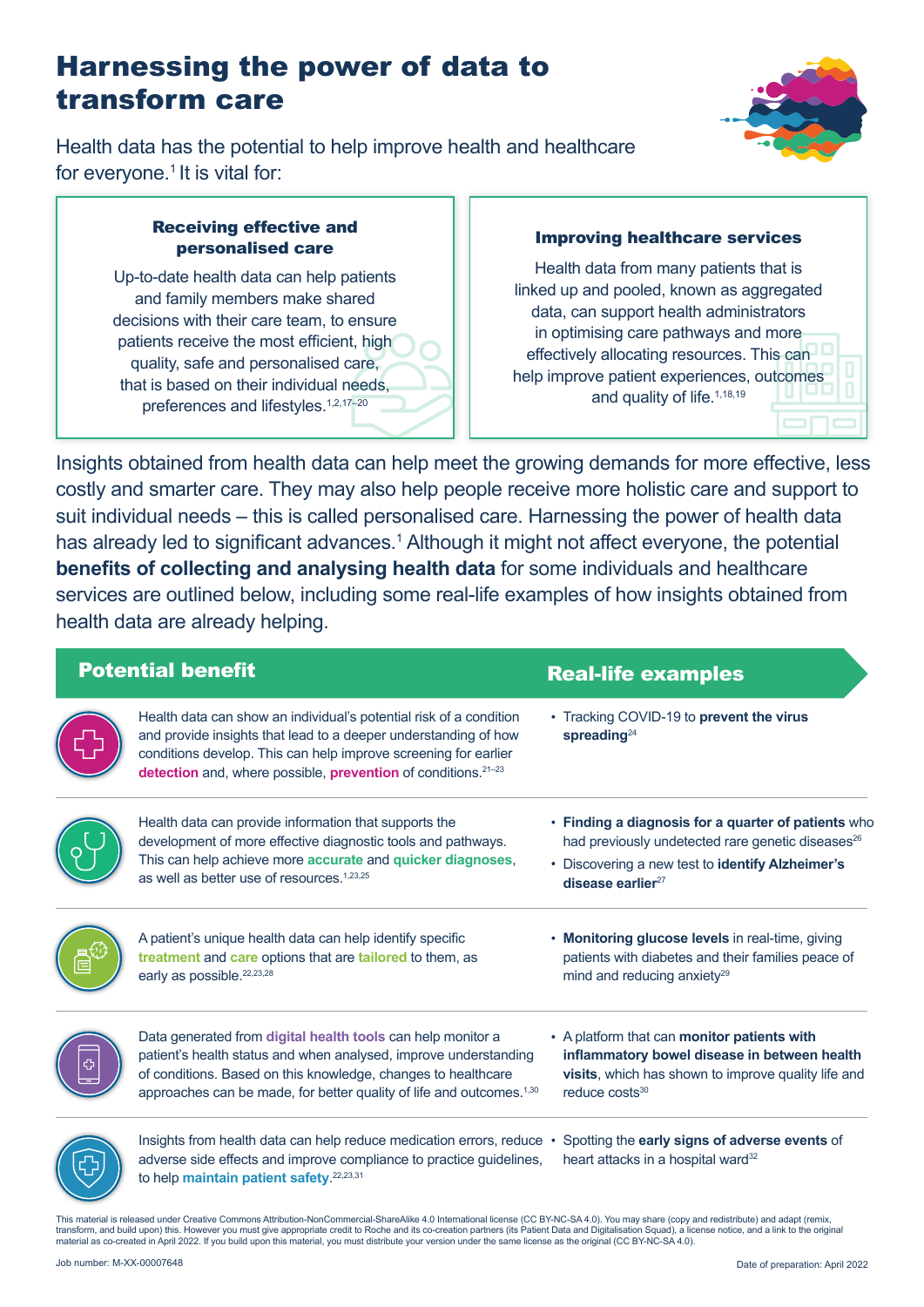## What does this mean for patients?

Patients play a key role in achieving the outlined benefits for themselves and others. Once the patient's health data has been collected, it is up to them, or their family members in some cases, whether they want to consent and share it for purposes other than their individual care (i.e. indirect care).12



#### Data collected Patient approval and Indirect care

#### What choices do patients have?

Consent processes for sharing health data vary between countries.<sup>33</sup> Options available to patients (or others consenting on their behalf) can include:

- **• opt-in** individual actively sign-ups for data to be collected and used $34,35$
- **• opt-out** data is collected and used automatically unless individual actively dissents<sup>34,35</sup>
- **• informed consent** individual provides clear and affirmative action to allow data to be collected and used34,35

#### What happens to the data?

After patient approval, their health data will be shared with the relevant organisations. Wherever possible, personally identifiable information will be removed, and the minimum amount of information will be shared.<sup>12</sup>

**My Health Data Path** is a useful resource that describes how data might be used and how it is protected – see [myhealthdatapath.com](http://myhealthdatapath.com) for more information.

### A patient's choice will not affect their individual care<sup>2</sup>

## How is health data kept safe?

Patients are demonstrating an openness to contribute to and participate in a data-driven healthcare system, if their **privacy is protected and personal data is secure**. 36 Health data is sensitive and should be protected.<sup> $1,12$ </sup> Sharing and using health data will never be totally risk-free. But there are robust measures and safeguards in place to protect health data and reduce the risks as much as possible. $2,12$ 

| <b>Removing identifying information</b>                                                                                                                                                                                                                                                          | <b>Abiding by regulations</b>                                                                                                                                                                                                                                                                                                                                                                                                             |  |
|--------------------------------------------------------------------------------------------------------------------------------------------------------------------------------------------------------------------------------------------------------------------------------------------------|-------------------------------------------------------------------------------------------------------------------------------------------------------------------------------------------------------------------------------------------------------------------------------------------------------------------------------------------------------------------------------------------------------------------------------------------|--|
| • Details that identify the individual are removed <sup>2,12,37</sup><br>• The minimum amount of health data is provided to<br>organisations <sup>2,12</sup><br>• This process is often referred to as 'anonymisation' <sup>37</sup><br>(see definition of key terms below for more information) | • Regulations are in place which set strict laws about what<br>organisations can do with data, when it must be deleted and<br>what is not allowed <sup>2</sup><br>• Different countries have different regulations e.g. the EU/<br>UK follows a right-based regulation called the General<br>Data Protection Regulation (GDPR), whilst the US follows<br>the Health Insurance Portability & Accountability Act<br>$(HIPAA)$ <sup>38</sup> |  |
| Independent review process                                                                                                                                                                                                                                                                       | <b>Robust security</b>                                                                                                                                                                                                                                                                                                                                                                                                                    |  |
| • In some cases, requests to use health data are often<br>assessed by an independent review committee <sup>2,12</sup><br>• The committee checks the reason for using the data is<br>appropriate <sup>2,12</sup>                                                                                  | • Data is stored securely, with controlled access and robust IT<br>systems and processes in place, to keep it safe <sup>2,12</sup>                                                                                                                                                                                                                                                                                                        |  |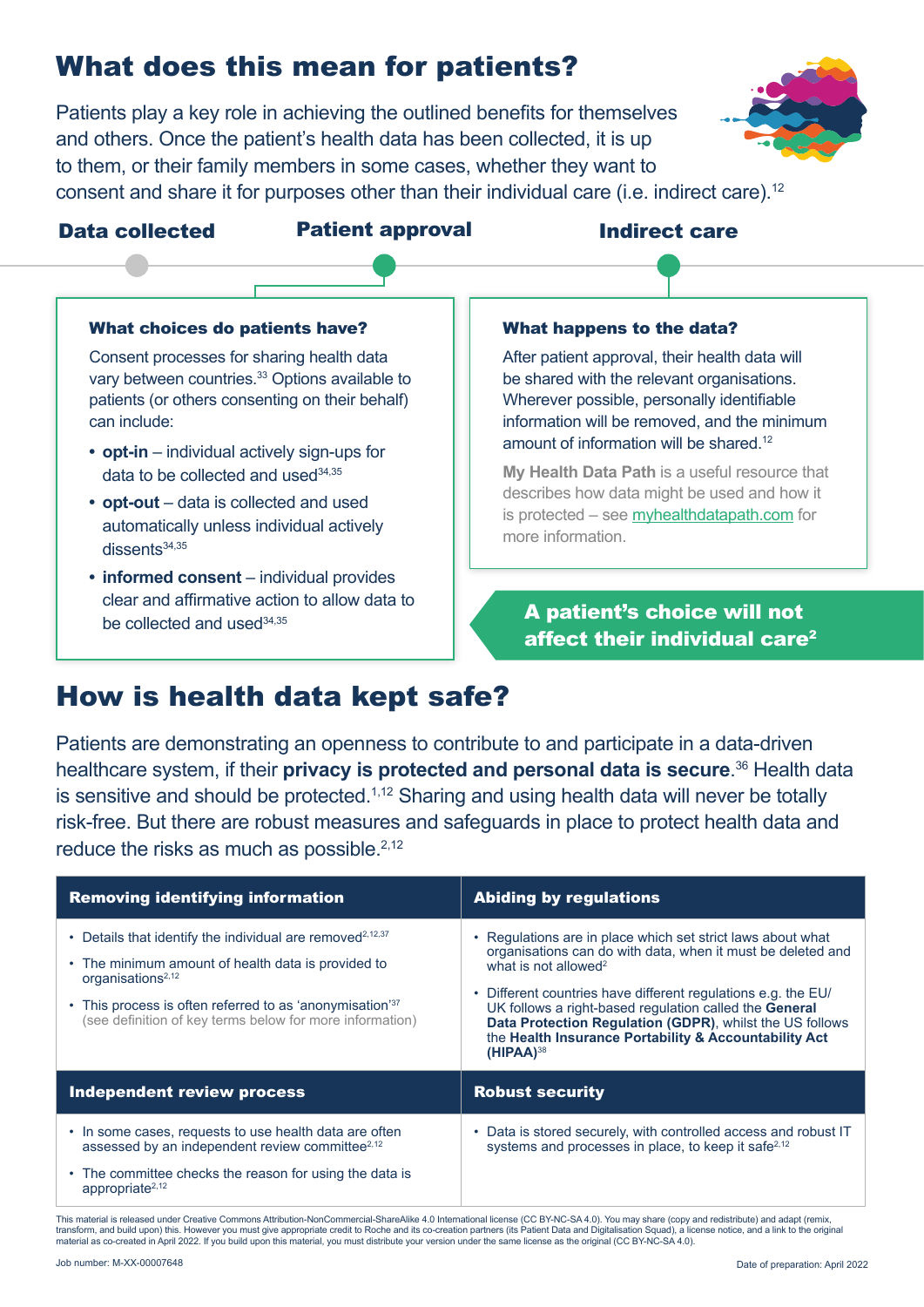

[Data Saves Lives Toolkit](https://datasaveslives.eu/toolkit) is a useful resource for heath data literacy, case studies and further learning – see helpful resources below for more information

## Find out more

Common questions patients can ask their HCPs around health data:

- Can I be identified from the data?
- Can I access my data?
- Who has access to the data?
- What will happen to my data?
- Who will see my data?
- What can my data be used for?
- What risks are involved if I choose to share my data?
- What data will be held?
- Where will my data be held?
- What safeguards are in place to protect my data?
- Who will be my point of contact?
- Will my data be shared with third parties?
- How will my data be protected?
- Will I be contacted if there is a security breach?
- Can I access my data or ask for it to be deleted or changed?
- How can I consent to sharing my data?
- Have I given consent for my data to be used for any other reasons beyond my care?
- Can I withdraw my consent at any time?

## Helpful resources

- [Data Glossary](https://www.connectedhealthcities.org/community/glossary-data-use/) Connected Health Cities (a list of key definitions related to health data and their explanations)
- [Data Saves Lives Toolkit](https://datasaveslives.eu/toolkit) (provides information and materials to help patient advocates have positive dialogues with their communities about health data and to potentially launch their own health data initiatives)
- [Data Saves Lives YouTube channel](https://www.youtube.com/hashtag/datasaveslives) (hosts multiple educational videos for patients and patient groups e.g. webinars and animations)
- [Glossary of terms](https://datasaveslives.eu/glossary) Data Saves Lives (a list of key definitions related to health data and their explanations)
- [Patient Data: Finding the best set of words to use. Summary of findings](https://understandingpatientdata.org.uk/sites/default/files/2017-04/Data vocabulary_Good Business report March 2017_0.pdf)  Understanding Patient Data (research findings on the best vocabulary to use when communicating about health data)
- [What is patient data and how is it used?](https://geneticalliance.org.uk/information/research-and-innovation/what-is-patient-data-and-how-is-it-used/)  Genetic Alliance (a brief description of health data and what it is used for, with a focus on genetic/genomic testing)
- [My Health Data Path](https://myhealthdatapath.com/) website (a website that describes certain situations where health data may be used, to help people understand the value of sharing data)
- [Your Data Matters to the NHS](https://digital.nhs.uk/services/national-data-opt-out/supporting-patients-information-and-resources) NHS (materials explaining how patient data is used and patient choices for its use in the UK, provided in various formats and languages)
- [Quick guide to explaining how patient data is used](https://understandingpatientdata.org.uk/sites/default/files/2021-10/Resource quick guide v 2.0.pdf) Understanding Patient Data (a quick-guide explaining how health data is used in UK health services and beyond)
- [Data Resources in the Health Sciences](https://guides.lib.uw.edu/hsl/data/findclin) University of Washington (a collection of resources related to different types of health data and their application in medical research)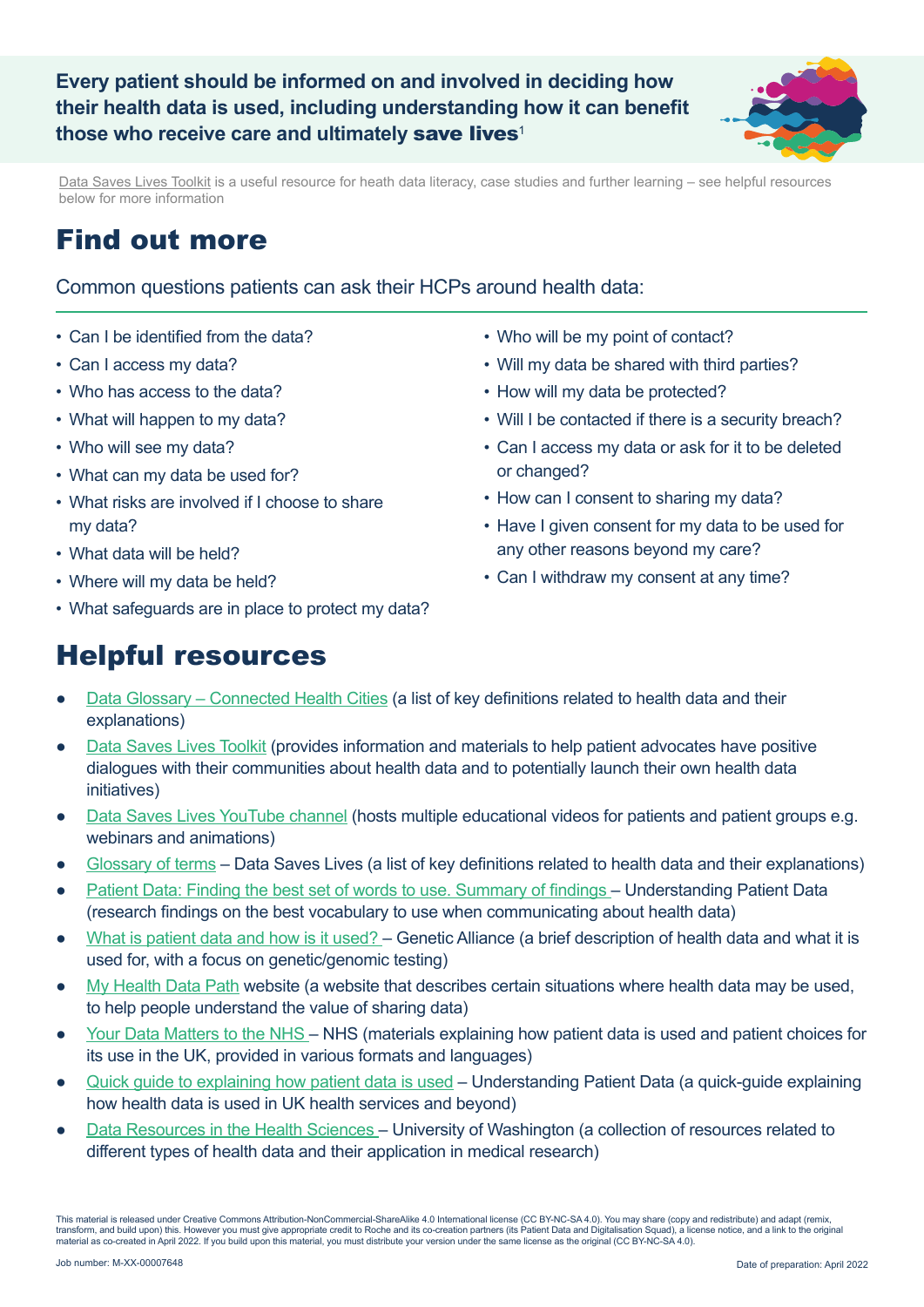

## Key terms

| <b>Term</b>                         | <b>Definition</b>                                                                                                                                                                                                                                                                           | <b>Also known as</b>                                                                                       |
|-------------------------------------|---------------------------------------------------------------------------------------------------------------------------------------------------------------------------------------------------------------------------------------------------------------------------------------------|------------------------------------------------------------------------------------------------------------|
| <b>Big data</b>                     | Large and diverse sets of data that can grow at ever-increasing rates. <sup>1,35</sup>                                                                                                                                                                                                      |                                                                                                            |
| <b>Anonymisation</b>                | The process of altering identifying data so that it can no longer be related<br>back to an individual (e.g. removing a name and address). Note, this process<br>does not quarantee that data is no longer identifiable. <sup>35</sup>                                                       |                                                                                                            |
| <b>Anonymised data</b>              | Data that is not related to an identified or an identifiable person and cannot be<br>combined with other information to re-identify individuals. <sup>35</sup>                                                                                                                              | Anonymised in context<br>Masked<br>Non-disclosive<br>Non-identifiable                                      |
| <b>Electronic health</b><br>record  | A digital version of a patient's health record that can be shared across multiple<br>healthcare settings. Electronic health records can include demographics (e.g.<br>age, weight), medical history, medication and allergies, immunisation status<br>and laboratory test results. 35,39,40 | <b>EHR</b>                                                                                                 |
| <b>Electronic medical</b><br>record | A digital version of a patient's health record that is usually only shared within<br>one healthcare practice or department. Electronic medical records can include<br>medical history, medication and health conditions. 39,40                                                              | <b>EMR</b>                                                                                                 |
| <b>Identifying data</b>             | Information that could identify an individual patient. <sup>35</sup>                                                                                                                                                                                                                        | Confidential<br>information<br>Confidential personal<br>information<br>Patient identifiable<br>information |
| <b>Health data</b>                  | Information that relates to an individual's healthcare and health issues or<br>diseases. <sup>1</sup>                                                                                                                                                                                       | <b>Medical data</b><br><b>Medical information</b><br>Patient health<br>information                         |
| <b>Personal health</b><br>data      | Information about one individual's healthcare and health issues or diseases. <sup>1</sup>                                                                                                                                                                                                   |                                                                                                            |
| <b>Population health</b><br>data    | Information about a population's healthcare and health issues or diseases. <sup>1</sup>                                                                                                                                                                                                     |                                                                                                            |

This material is released under Creative Commons Attribution-NonCommercial-ShareAlike 4.0 International license (CC BY-NC-SA 4.0). You may share (copy and redistribute) and adapt (remix,<br>transform, and build upon) this. Ho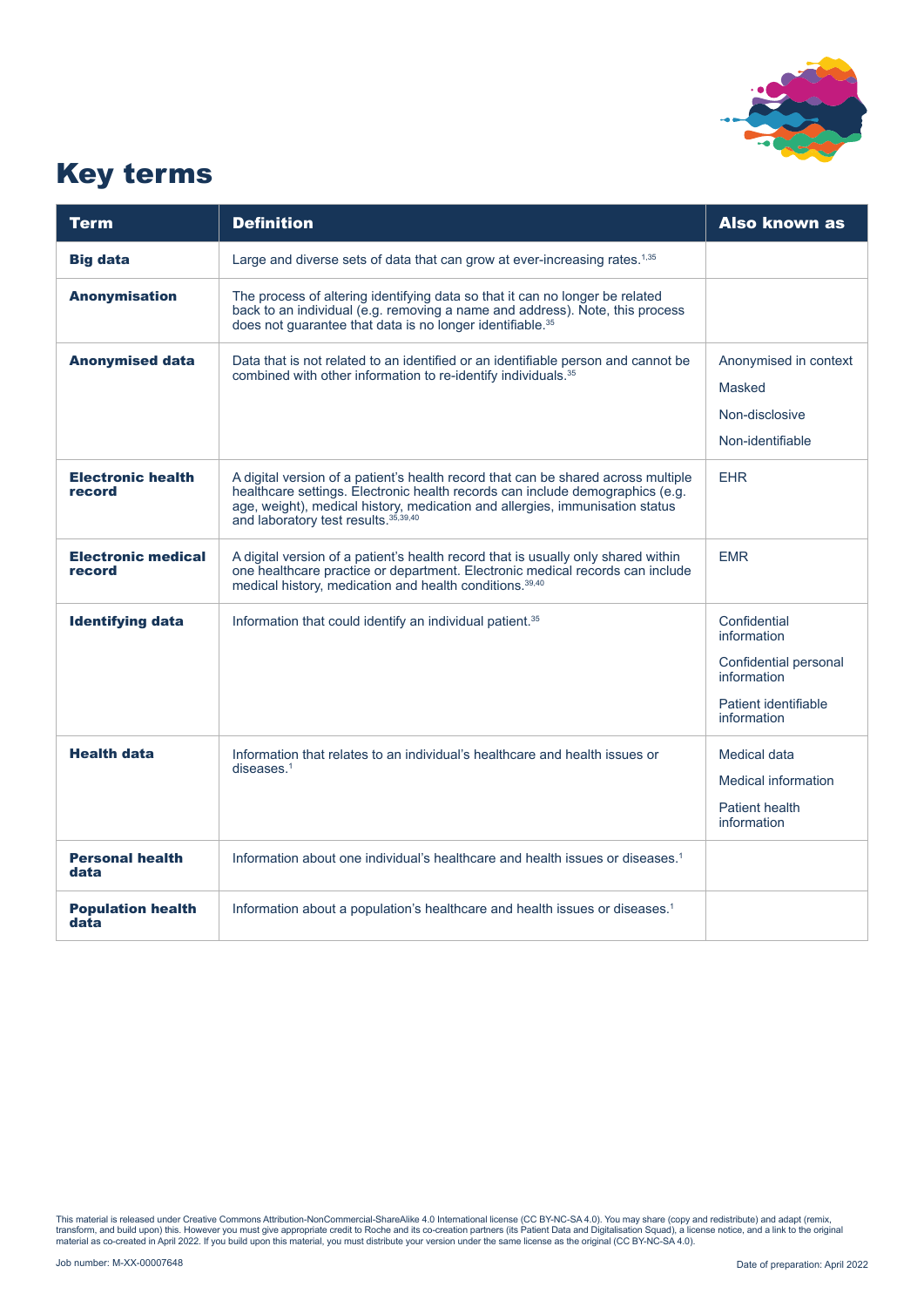## References

1. DataSavesLives. Data Saves Lives Toolkit. [Internet; cited April 2022]. Available from:<https://datasaveslives.eu/toolkit>



- 2. Understanding Patient Data. Quick guide to explaining how patient data is used. [Internet; cited April 2022]. Available from: [https://understandingpatientdata.org.uk/sites/default/files/2021-10/Resource%20quick%20guide%20v%20](https://understandingpatientdata.org.uk/sites/default/files/2021-10/Resource%20quick%20guide%20v%202.0.pdf) [2.0.pdf](https://understandingpatientdata.org.uk/sites/default/files/2021-10/Resource%20quick%20guide%20v%202.0.pdf)
- 3. Understanding Patient Data. Frequently Asked Questions. [Internet; cited April 2022]. Available from:<https://understandingpatientdata.org.uk/frequently-asked-questions>
- 4. ScienceSoft. The state of the art in health data analytics. [Internet; cited April 2022]. Available from:<https://www.scnsoft.com/blog/health-data-analytics-overview>
- 5. Stanley C Ahalt et al. Clinical Data: Sources and Types, Regulatory Constraints, Applications. Clinical and Translational Science, 2019, Volume 12, Issue 4, Pages 329–333. Available from:<https://ascpt.onlinelibrary.wiley.com/doi/10.1111/cts.12638>
- 6. National Health Service. Individual care and research and planning uses of data . [Internet; cited April 2022]. Available from: [https://digital.nhs.uk/services/national-data-opt-out/understanding-the-national-data-opt-out/individual-care](https://digital.nhs.uk/services/national-data-opt-out/understanding-the-national-data-opt-out/individual-care-and-research-and-planning-uses-of-data)[and-research-and-planning-uses-of-data](https://digital.nhs.uk/services/national-data-opt-out/understanding-the-national-data-opt-out/individual-care-and-research-and-planning-uses-of-data)
- 7. Royal College of Physicians, Royal College of Pathologists, British Society for Genetic Medicine. Consent and confidentiality in genomic medicine: Guidance on the use of genetic and genomic information in the clinic. [Internet; cited April 2022]. Available from: <https://www.rcplondon.ac.uk/projects/outputs/consent-and-confidentiality-genomic-medicine>
- 8. Edouard Mathieu et al. A global database of COVID-19 vaccinations. Nature Human Behaviour, 2021, Volume 5, Pages 947–953.

Available from:<https://www.nature.com/articles/s41562-021-01122-8.pdf>

- 9. Junghwan Lee et al. Columbia Open Health Data for COVID-19 Research: Database Analysis. Journal of Medical Internet Research, 2021, Volume 23, Issue 9. Available from:<https://www.jmir.org/2021/9/e31122>
- 10. Office for National Statistics. More information on data sources related to coronavirus (COVID-19). [Internet; cited April 2022]. Available from: [https://www.ons.gov.uk/peoplepopulationandcommunity/healthandsocialcare/conditionsanddiseases/articles/](https://www.ons.gov.uk/peoplepopulationandcommunity/healthandsocialcare/conditionsanddiseases/articles/moreinformationondatasourcesrelatedtocoronaviruscovid19/2020-12-11) [moreinformationondatasourcesrelatedtocoronaviruscovid19/2020-12-11](https://www.ons.gov.uk/peoplepopulationandcommunity/healthandsocialcare/conditionsanddiseases/articles/moreinformationondatasourcesrelatedtocoronaviruscovid19/2020-12-11)
- 11. Thomas A Workman. Engaging Patients in Information Sharing and Data Collection: The Role of Patient-Powered Registries and Research Networks. [Internet; cited April 2022]. Available from:<https://www.ncbi.nlm.nih.gov/books/NBK164513>
- 12. Understanding patient data. How is patient data used? [Internet; cited April 2022]. Available from:<https://understandingpatientdata.org.uk/how>
- 13. Fouzia F Ozair et al. Ethical issues in electronic health records: A general overview. Perspectives in Clinical Research, 2015, Volume 6, Issue 2.
	- Available from:<https://www.ncbi.nlm.nih.gov/pmc/articles/PMC4394583>
- 14. Elizabeth M Borycki, Andre W Kushniruk. Electronic health records and clinical trials research in the digital age. The Journal of Clinical Investigation, 2012, Volume 2, Issue 3, Pages 227–229. Available from: [https://www.openaccessjournals.com/articles/electronic-health-records-and-clinical-trials-research-in-the](https://www.openaccessjournals.com/articles/electronic-health-records-and-clinical-trials-research-in-the-digital-age.pdf)[digital-age.pdf](https://www.openaccessjournals.com/articles/electronic-health-records-and-clinical-trials-research-in-the-digital-age.pdf)
- 15. Laurinda B Harman et al. Electronic Health Records: Privacy, Confidentiality, and Security. Virtual Mentor, 2012, Volume 14, Issue 9. Pages 712–719. Available from: [https://journalofethics.ama-assn.org/article/electronic-health-records-privacy-confidentiality-and](https://journalofethics.ama-assn.org/article/electronic-health-records-privacy-confidentiality-and-security/2012-09)[security/2012-09](https://journalofethics.ama-assn.org/article/electronic-health-records-privacy-confidentiality-and-security/2012-09)
- 16. Understanding Patient Data. Will companies be able to access patient data? [Internet; cited April 2022]. Available from:<https://understandingpatientdata.org.uk/companies>
- 17. Understanding Patient Data. Why patient data is important. [Internet; cited April 2022]. Available from: [https://understandingpatientdata.org.uk/sites/default/files/2018-03/Why%20patient%20data%20is%20](https://understandingpatientdata.org.uk/sites/default/files/2018-03/Why%20patient%20data%20is%20important.pdf) [important.pdf](https://understandingpatientdata.org.uk/sites/default/files/2018-03/Why%20patient%20data%20is%20important.pdf)
- 18. Data Saves Lives. Why is health data important? [Internet; cited April 2022]. Available from:<https://datasaveslives.eu/why-is-health-data-important>
- 19. Understanding patient data. Why is it important to use patient data? [Internet; cited April 2022]. Available from:<https://understandingpatientdata.org.uk/why>
- 20. Kasaw Adane et al. The role of medical data in efficient patient care delivery: a review. Risk Management and Healthcare Policy, 2019, Volume 12, Pages 67–73.

Available from:<https://www.ncbi.nlm.nih.gov/pmc/articles/PMC6486797/pdf/rmhp-12-067.pdf>